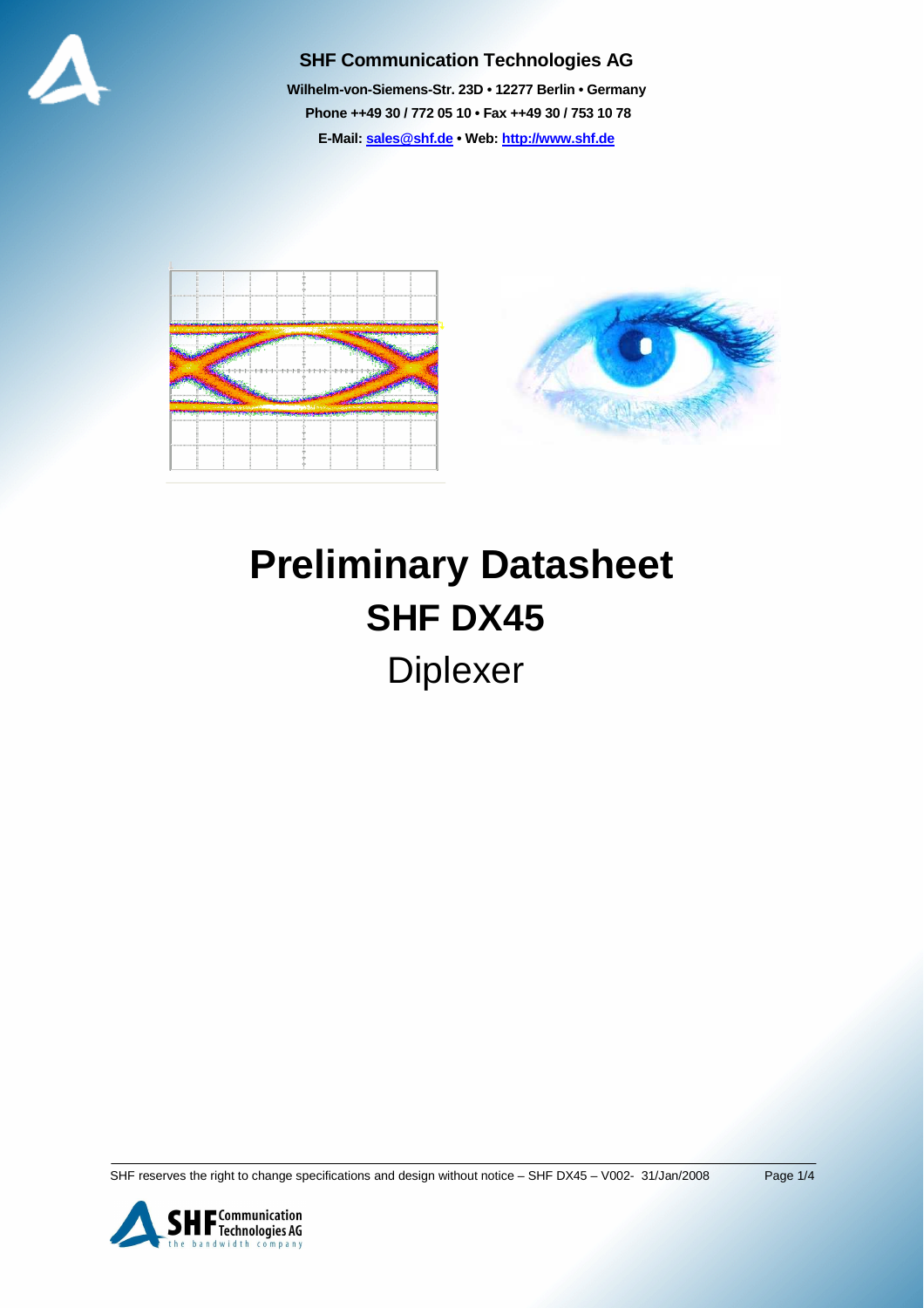

## **Preliminary specifications – SHF DX45**

| <b>Parameter</b>                                        | <b>Symbol</b>    | <b>Unit</b> | <b>Min</b> | <b>Typ</b> | <b>Max</b>     | <b>Conditions</b>                   |
|---------------------------------------------------------|------------------|-------------|------------|------------|----------------|-------------------------------------|
| Low frequency range -3dB<br>LF in $\rightarrow$ HF out  |                  | <b>MHz</b>  | DC         |            | 25             | upper limit can be<br>specified     |
| High frequency range -3dB<br>HF in $\rightarrow$ HF out |                  | <b>GHz</b>  | 0.09       |            | 45             | lower limit can be<br>specified     |
| Impedance                                               | Z                | Ω           |            | 50         |                |                                     |
| Input return loss                                       | $S_{11}$         | dB          |            |            | $-15$<br>$-10$ | >500 MHz <22 GHz<br>>22 GHz <45 GHz |
| <b>Insertion loss</b>                                   | $S_{21}$         | dB          |            | -1         | $-1.5$         | >500 MHz <45 GHz                    |
| Maximum input power                                     | $P_{\text{max}}$ | dBm         |            |            | 30             |                                     |
| Rise time/Fall time                                     | $t_r/t_f$        | ps          |            |            | 5              | 1090%                               |
| Max. voltage                                            |                  |             |            |            | 16             | 0.4A                                |
| HF in connector                                         |                  |             |            |            |                | $K(2.9$ mm)                         |
| HF out connector                                        |                  |             |            |            |                | $K(2.9$ mm)                         |
| LF in connector                                         |                  |             |            |            |                | <b>SMA</b>                          |
| <b>Dimensions</b>                                       |                  |             |            |            |                | 40x13x12.6                          |

#### **Low frequency response**



Green curve (rises to >-1dB): response of HF→HF path

SHF reserves the right to change specifications and design without notice – SHF DX45 – V002- 31/Jan/2008 Page 2/4

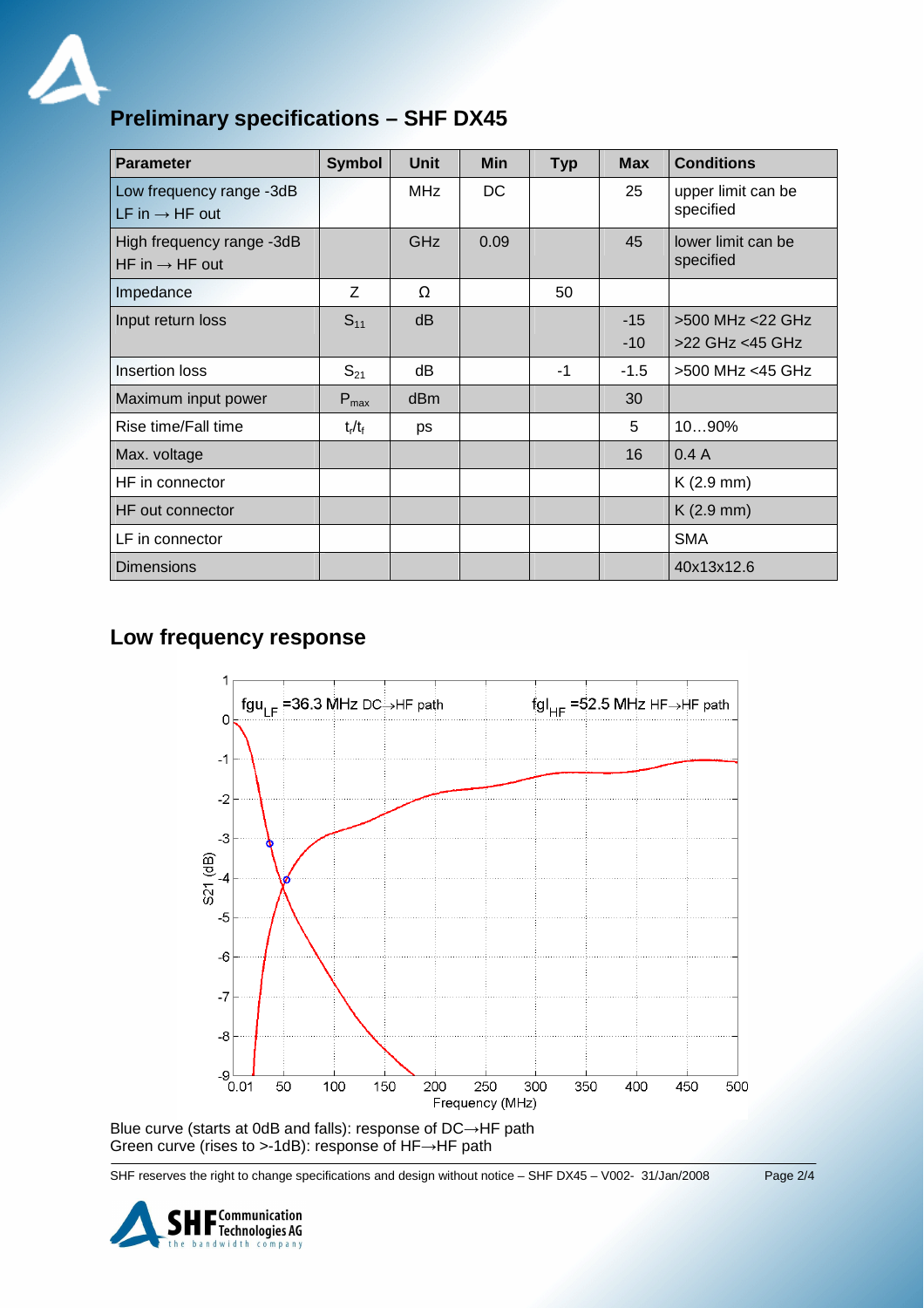

# **S-parameters, group delay and phase response**



Aperture of group delay measurement: 100MHz

The spike at ~47GHz is due to moding of the K connectors

SHF reserves the right to change specifications and design without notice – SHF DX45 – V002- 31/Jan/2008 Page 3/4